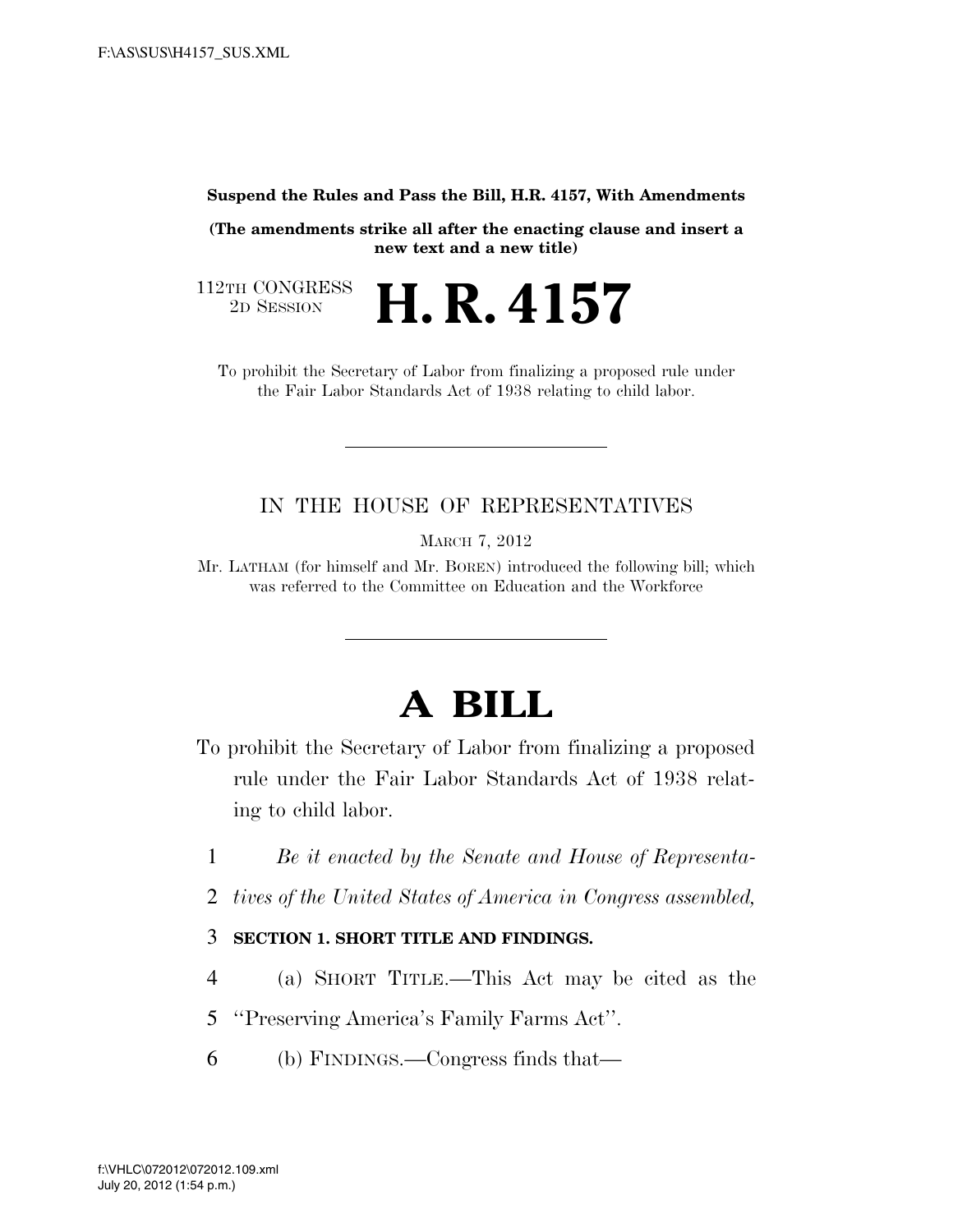(1) family farms have a long history and tradi- tion of providing youth with valuable work experi- ence; (2) Department of Labor regulations should not

 adversely impact the longstanding tradition of youth working on farms where they can gain valuable skills and lessons on hard work, character, and leadership; (3) the Department of Labor's proposed regula- tions would have curtailed opportunities for youth to gain experiential learning and hands-on skills for en-11 rollment in vocational agricultural training;

 (4) the proposed regulations would have ob- structed the opportunity for youth to find rewarding employment and earn money for a college education or other meaningful purposes;

 (5) the proposed regulations would have limited opportunities for young farmers wishing to pursue a career in agriculture at a time when the average age of farmers continues to rise; and

 (6) working on a farm has become a way of life for thousands of youth across the rural United States.

### **SEC. 2. RULE RELATING TO CHILD LABOR.**

 The Secretary of Labor shall not reissue in substan-tially the same form, or issue a new rule that is substan